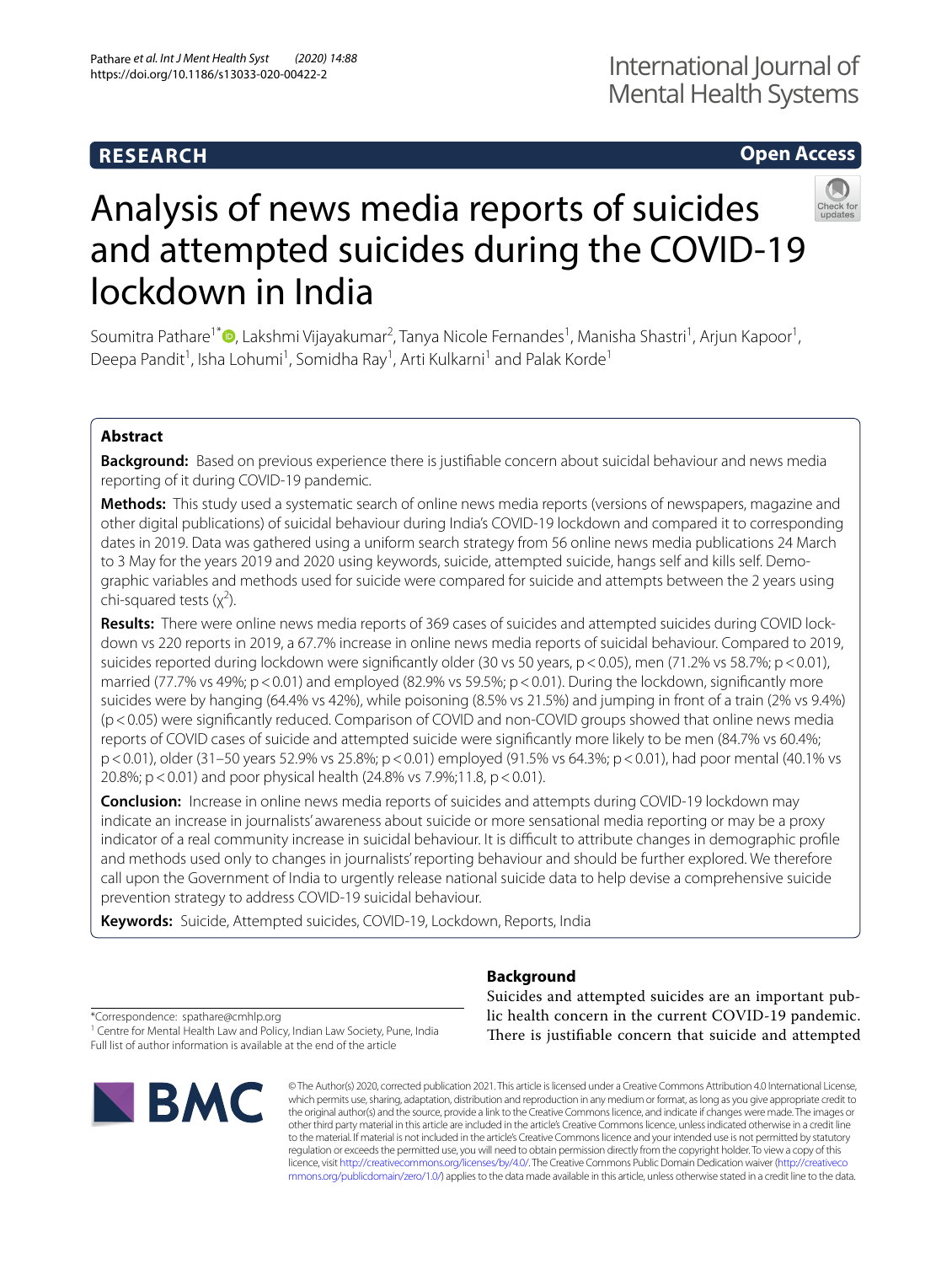suicides may increase during the COVID pandemic  $[1, 2]$  $[1, 2]$  $[1, 2]$  $[1, 2]$  $[1, 2]$ . This is based on studies showing increased suicides in USA during the 1918 infuenza epidemic [\[3](#page-8-2)] and amongst elderly after SARS epidemic attributed to the breakdown of social networks, limited access to healthcare, fear of contracting the virus, social disengagement, mental stress and anxiety and fear of being a burden on their families [\[4](#page-8-3), [5](#page-8-4)]. Single case studies on suicides and attempted suicides during the current COVID pandemic have been reported [[6](#page-8-5)] but there is no systematic data as yet on suicide and attempted suicide.

Before the pandemic, in 2016, it is estimated that India with only 17.8% of global population accounted for 36·6% and 24.3% of the global suicide deaths in women and men, respectively [[7\]](#page-8-6). Official data on suicides in India is recorded by the National Crime Record Bureau (NCRB) by collating information from police records. However, NCRB data has been shown to signifcantly underestimate suicide rates due to under-reporting of cases and this data is usually made available after a signifcant delay of between 12 and 24 months. Furthermore, NCRB releases summary annual data rather than weekly or monthly data to analyse trends and NCRB does not keep any record of attempted suicides.

India recorded its frst COVID case on 30th January 2020 [\[8](#page-8-7)] and as the number of cases increased, Government of India progressively instituted a range of measures starting with suspending travel from certain countries, instituting medical screening for international travellers and fnally a complete nation-wide lock-down from 24 March 2020 to 14 April 2020 which was subsequently extended to 3 May 2020. This is possibly one of the largest lockdowns ever recorded in history of the country afecting 1.3 billion citizens and also one of the severest in the world with thousands of workers walking back to their villages in the absence of public transport and loss of livelihoods, jobs and accommodation in India's large cities [[9\]](#page-8-8).

As the lockdown started, we noticed newspapers reporting suicides, linking them to the COVID pandemic and the lockdown. We were interested in understanding whether media reporting of suicides and attempted suicides in India changed during these 40 days of lockdown from 24 March 2020 to 3 May 2020. We therefore, planned a systematic search of English language online news media (referred to as news reports subsequently in the paper) for reports of suicide and attempted suicide during the lockdown and compared them to news reports of suicides and attempted suicides for the same dates in 2019 in an attempt to understand how the COVID related lockdown may have impacted suicides and attempted suicides reporting in Indian news publications.

#### **Methods**

To estimate the number of news reports of cases of suicide and attempted suicide during the COVID-19 lockdown in India from 24 March to 3 May 2020, we identifed, sourced and gathered data as described below.

From the date of start of lockdown on 24 March 2020, a daily Google News search was carried out to identify relevant articles reporting deaths by suicide or attempted suicide. From this search, 209 relevant articles from 65 online English language publications were identified. The publications included some of the online versions of the highest read daily newspapers across the country such as Times of India, Hindustan Times, The Hindu, The Indian Express, The New Indian Express, The Tribune and The Telegraph, each with minimum monthly average readership of 1.5 million according to the Indian Read-ership Survey 2019 [[10\]](#page-8-9). From the Google News search, we also found that magazines such as Outlook India and the India Today frequently reported cases of suicide or attempted suicide. The 65 publications also had articles from online news websites (digital only publications) such as The Wire, The Quint, The Caravan and The Scroll that have a wide online reach. In addition, there were regional language news media with English editions among the publications that were retrieved from the Google News search for example Arunachal24, Mathrubhumi, The Orissa Post and Telangana Today. With this initial Google News search, we were able to identify a list of 65 publications, each reporting at least one report of suicide or attempted suicide during the period of 24 March to 3 May 2020.

We then conducted a comprehensive search across these pre-identifed online publications. From the 65 publications, nine were excluded as they were not Indiabased, not in English or were not considered legitimate sources of news by Google, leaving 56 English online publications with pan-India news coverage. The 56 publications comprised of online websites of national-level newspapers  $(n=16)$  TV news channels  $(n=5)$ , magazines ( $n=4$ ) and digital publications ( $n=22$ ). There were also online English language versions of regional language newspapers ( $n=7$ ) and regional digital only publications  $(n=2)$ . A majority of the articles were sourced from online websites of newspapers with the highest average readership in the country. A uniform search strategy was applied using the following keywords: suicide, attempted suicide, hangs self and kills self for the lockdown dates of 24 March 2020 to 3 May 2020 and using the name of the publication in the search terms sequentially. All Google hits with this search strategy were manually scrutinized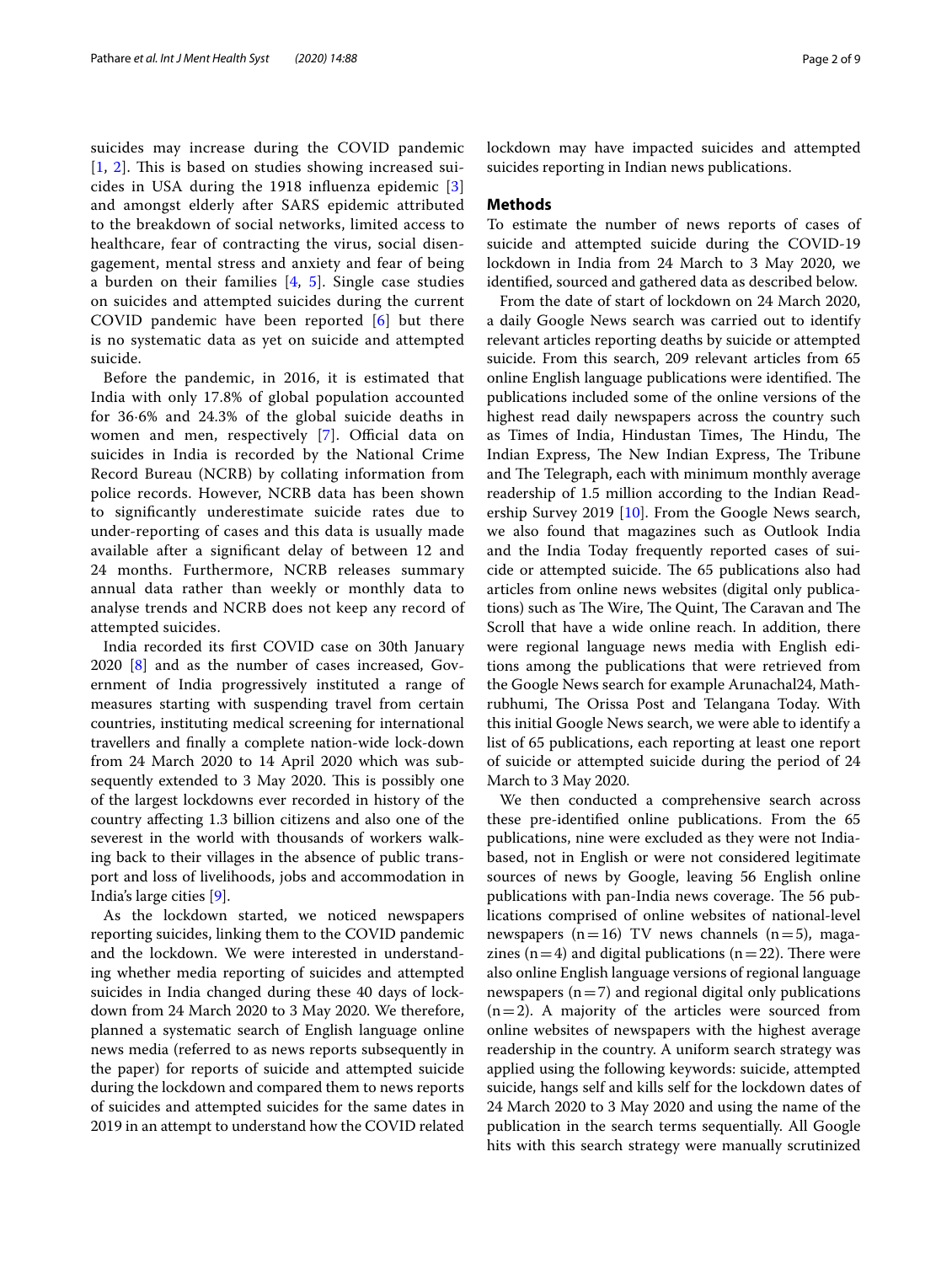by a researcher to find relevant suicide articles. The criteria for including an article were: (i) the article provided enough unique identifers of the individual dying of suicide/attempting suicide to ensure we did not count any individual multiple times; (ii) that the suicide/attempted suicide reported took place during the lockdown period, i.e., between 24 March to May 3; and (iii) the incident reported in the article had occurred in India. The criteria for excluding an article were: (i) the absences of unique identifers and (ii) if the suicide/attempted suicide took place before or after the period of 24 March to 3 May. Two researchers then read through these relevant articles to identify duplicates (referring to the same individual who had died by suicide/attempted suicide) to arrive at a fnal number of unique individuals who had died by suicide or attempted suicide. An identical search strategy was used to fnd suicide and attempted suicide cases for the same dates (24 March to 3 May) in 2019.

Each article was then read by two researchers thoroughly to extract demographic data that included the name of the person, age, gender, occupation, marital status and education background. Other details were gathered on the location of the suicide or attempted suicide, the state or union territory where it occurred, the method, for example, if it was a death by hanging or the person consumed a toxic substance, as well as if it was a case of a suicide pact or homicide-suicide. A set of triggers/causes were identifed from these news reports, categorised and then coded. To ensure uniform coding of triggers/causes across the data, two researchers coded them separately. Final ratings for any discordance was decided by the two researchers through a consensus meeting with the senior authors (LV and SP). The process of categorising and coding triggers/causes for both years was iterative and involved revisiting reports and reviewing statements from families and other official sources to capture the range of reasons that were attributed to the person's suicide or attempted suicide. When coding the articles, cases were coded based on previously identifed triggers/causes. Simultaneously, new and recurring triggers/causes were identifed and listed. Any triggers/ causes mentioned in an article quoted either from the suicide note, statement from family members, neighbour or colleagues of the person who died by suicide or attempted suicide or from statements made by investigating police officers were included as a trigger/cause. For each individual case, we coded and recorded as many triggers/causes reported in the article, because multiple triggers/causes were identifed in many news reports.

Further, to distinguish between cases that were reported as a consequence of the COVID-19 crisis, the researchers also classifed news reports in 2020 into three categories—'COVID-19 related' (if the reports mentioned fear of having COVID, fear of lockdown or were quarantined as a cause for suicide or attempted suicide), other COVID-19 issues were alcohol related (due to unavailability of alcohol during lockdown), police humiliation/brutality and social discrimination, 'Non-COVID-19 related' (for reports where this was not mentioned as a cause) and 'Reasons yet to be ascertained' for instances where no information was available, the cause was unclear, other triggers were not mentioned or if the case was still under investigation.

#### **Statistical analysis**

All data are presented as categorical variables and summarized as frequency counts and percentages. Demographic variables and methods used for suicide were compared for suicide and attempts cases between the 2 years using Chi-squared  $(\chi^2)$  tests. Statistical significance for differences was set at  $p < 0.05$ . Analyses were performed using STATA software for Windows (version 14.2).

#### **Results**

For the year 2020, the search identifed 27,997 Google hits with 1095 suicide related articles for the relevant lockdown dates. Two researchers then read through these 1095 articles from 56 publications and removed 713 articles (referring to the same person who had died by suicide or attempted suicide) leaving a final total of 382 unique individual cases of which 326 were deaths by suicide, 43 attempted suicides and 13 undetermined cases. Cases were classified as undetermined if official sources were yet to ascertain whether the person died by suicide or it was a potential case of murder or accidental death.

In 2019, of the 56 publications, there were no relevant articles in 16 publications. This search resulted in 332 relevant articles from 23,982 search results. After removing 98 articles with repeated stories about the same individual, we arrived at 234 unique cases, 196 were cases of death by suicide, 24 cases of attempted suicide and 14 undetermined cases of suicide (Fig. [1](#page-3-0)). Undetermined cases were not included in the analysis. The large difference in relevant articles between the 2 years (1095 in 2020 vs 332 in 2019) could be partially because a higher number of cases were frequently reported by multiple publications. Also, it should be noted that for the 16 publications for which no relevant articles were available in 2019, those publications generated 304/1095 articles in 2020, which is a signifcant number of articles.

Total number of suicides and attempted suicides reports in English language news increased by 67.7% from 220 such reports in 2019 to 369 reports during the lockdown in 2020.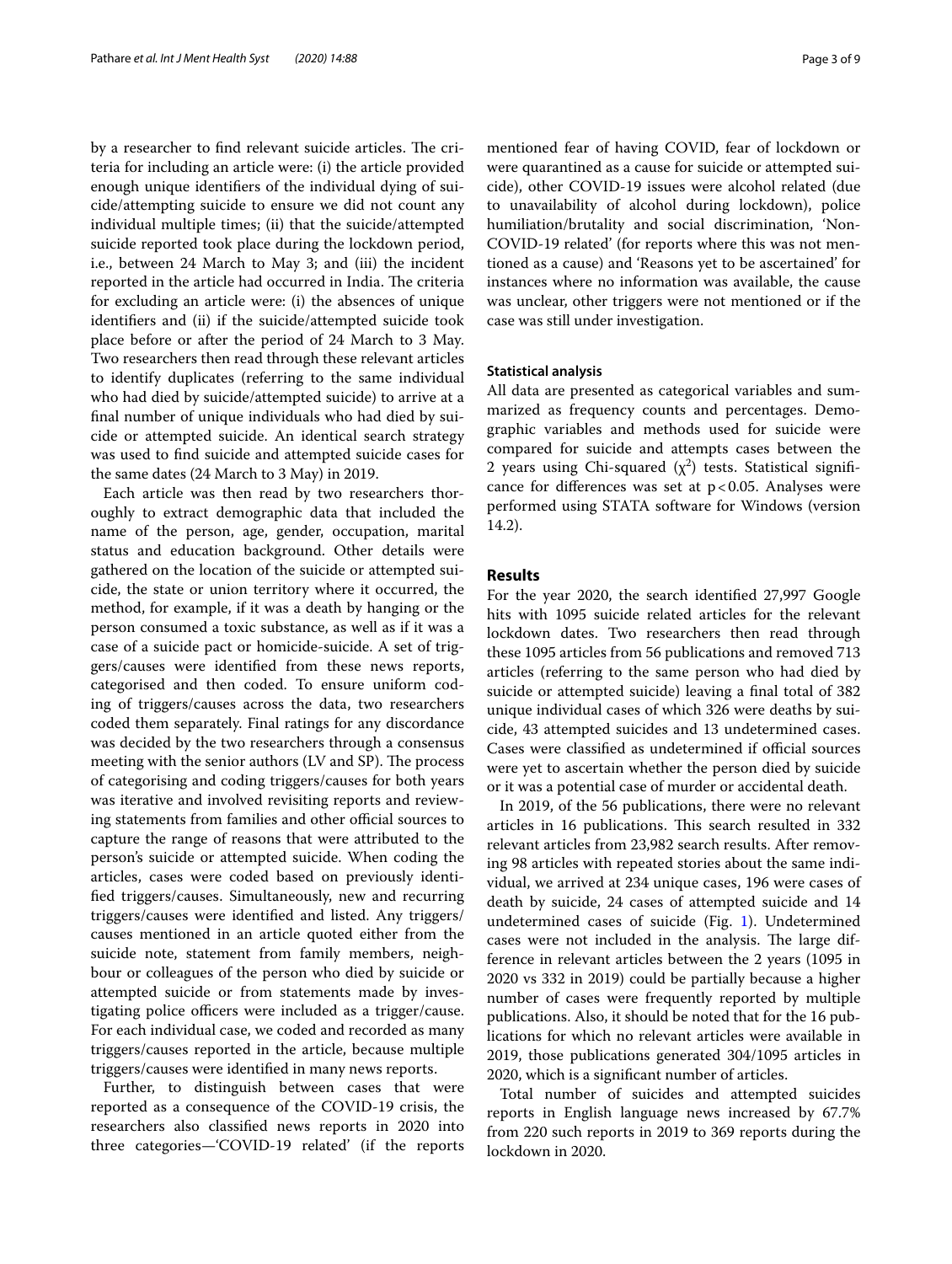

<span id="page-3-0"></span>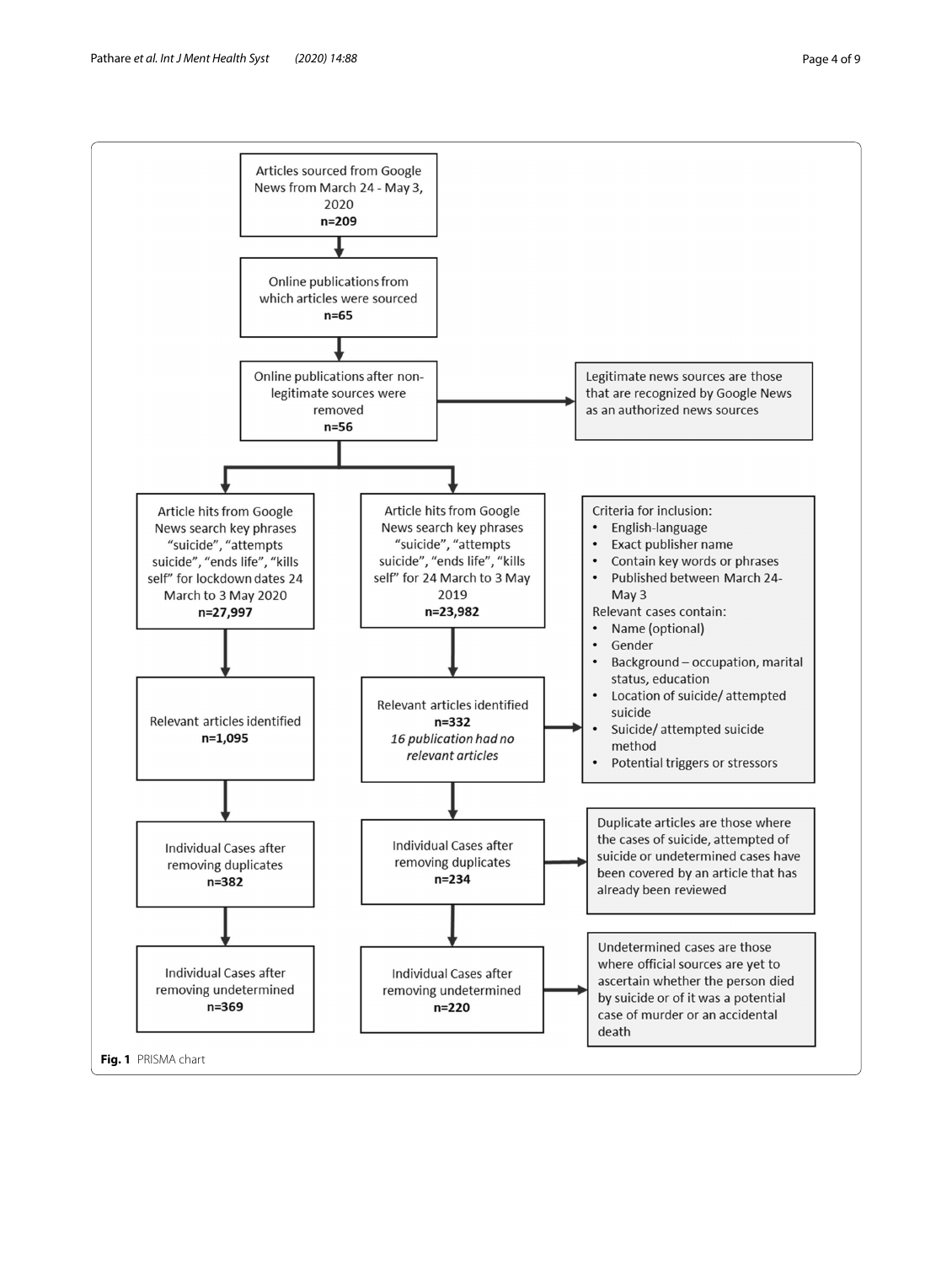We analysed the cases reported in news publications by year (comparing 2019 to 2020) and also compared COVID vs non-COVID cases during the lockdown.

#### **Year‑wise comparison**

There were significant demographic differences for suicide reports between the 2 years. Compared to 2019, suicides reported during lockdown were by older individuals, more likely to belong to age groups of 31–50 years  $vs < 30$  years in 2019 ( $\chi^2$  8.2, p < 0.05), significantly more men's suicides were reported during the lockdown (71.2% vs 58.7%,  $\chi^2$  8.4, p<0.01), suicide cases were significantly more likely to be married (77.7% vs 49%,  $\chi^2$  28, p<0.01) and suicides during lockdown were signifcantly more likely to be employed (82.9% vs 59.5%,  $\chi^2$  21.1, p<0.01). (Table [1](#page-4-0)). Data on education was available only for 59

suicide and 7 attempts cases and hence not included in the analysis.

There were significant differences between the 2 years for methods used for suicide and attempted suicides reports. During the lockdown in 2020, signifcantly more suicides were reported by hanging (64.4% vs 42%), fewer cases of poisoning (8.5% vs 21.5%) and fewer cases of jumping in front of a train (2% vs 9.4%) ( $\chi^2$  37.8; p < 0.05). Similarly, there were more attempted suicides using hanging (13.8% vs 0%), jumping from a height (22.2% vs 13%) and less by consumption of poison (22.2% vs 39.1%) and jumping in front of a train (0% vs 13%) however, the diferences were not signifcant (Table [2\)](#page-4-1).

There were significant regional differences in suicide reports between the 2 years. Bihar showed the highest increase (7 times) in news reports of suicide during the lockdown as compared to 2019.

<span id="page-4-0"></span>**Table 1** Demographic characteristics of attempted and suicide cases in the year 2019 and 2020

| <b>Variables</b>           | Suicide       |                | <b>Attempts</b>          |                   |
|----------------------------|---------------|----------------|--------------------------|-------------------|
|                            | $2019(n=196)$ | $2020(n=326)$  | $2019(n=24)$             | 2020 ( $n = 43$ ) |
| Gender                     |               |                |                          |                   |
| Male                       | 115(58.7)     | 232 (71.2)**   | 13 (54.2)                | 32(74.4)          |
| Age groups (years)         | $(n = 165)$   | $(n=298)$      | $(n=17)$                 | $(n=32)$          |
| $<$ 30                     | $102(61.8)$ * | 146 (49)       | 9(52.9)                  | 10(31.2)          |
| $31 - 50$                  | 38(23)        | $104(34.8)$ *  | 6(35.2)                  | 21(65.6)          |
| > 50                       | 25(15.1)      | 48 (16.1)      | 2(11.8)                  | 1(3.1)            |
| Marital status             | $(n = 147)$   | $(n=157)$      | $(n = 12)$               | $(n=12)$          |
| Currently married          | 72 (49)       | $122(77.7)$ ** | 6(50)                    | 10(83.3)          |
| Never married              | 69 (46.9)**   | 30(19.1)       | 6(50)                    | 2(16.7)           |
| Divorced/separated/widowed | 6(4.1)        | 5(3.1)         | $\overline{\phantom{m}}$ | -                 |
| Occupation                 | $(n=121)$     | $(n = 193)$    | $(n=14)$                 | $(n=16)$          |
| Employed                   | 72 (59.5)     | 160 (82.9)**   | 9(64.3)                  | 13(81.3)          |
| Unemployed                 | 49 (40.5)     | 33 (17.2)      | 5(35.7)                  | 3(18.7)           |

Values are presented as number of cases (%). Significant differences between both the years for suicide cases (gender:  $\chi^2$  8.4; age groups:  $\chi^2$  8.2; occupation status  $\chi^2$ 21.1; marital status:  $\chi^2$  28.0)

 $*p$  < 0.05;  $*p$  < 0.01

<span id="page-4-1"></span>**Table 2** Methods used for attempts and suicide in the year 2019 and 2020

| <b>Methods</b>                             | Suicide       |                | <b>Attempts</b>   |                   |
|--------------------------------------------|---------------|----------------|-------------------|-------------------|
|                                            | $2019(n=181)$ | 2020 (n = 295) | $2019(n=23)$      | 2020 ( $n = 36$ ) |
| Consumption of poisonous substance         | 39(21.5)      | 25(8.5)        | 9(39.1)           | 8(22.2)           |
| Drowning                                   | 10(5.5)       | 11(3.7)        | 1(4.3)            | 4(11.1)           |
| Hanging                                    | 76 (42)       | 190 (64.4)*    | $\qquad \qquad =$ | 5(13.8)           |
| Jumping in front of train                  | 17 (9.4)      | 6(2)           | 3(13.0)           |                   |
| Jumping from height                        | 20(11)        | 30(10.1)       | 3(13.0)           | 8(22.2)           |
| Others (Self-immolation, self-infliction,) | 19 (10.5)     | 33 (11.2)      | 7(30.4)           | 11(30.5)          |

Data not known for 46 suicide cases; 8 attempted cases. Values are presented as number of cases (%). Signifcant diferences for method of suicides cases between 2019 and 2020 χ<sup>2</sup> 37.8

 $*p < 0.05$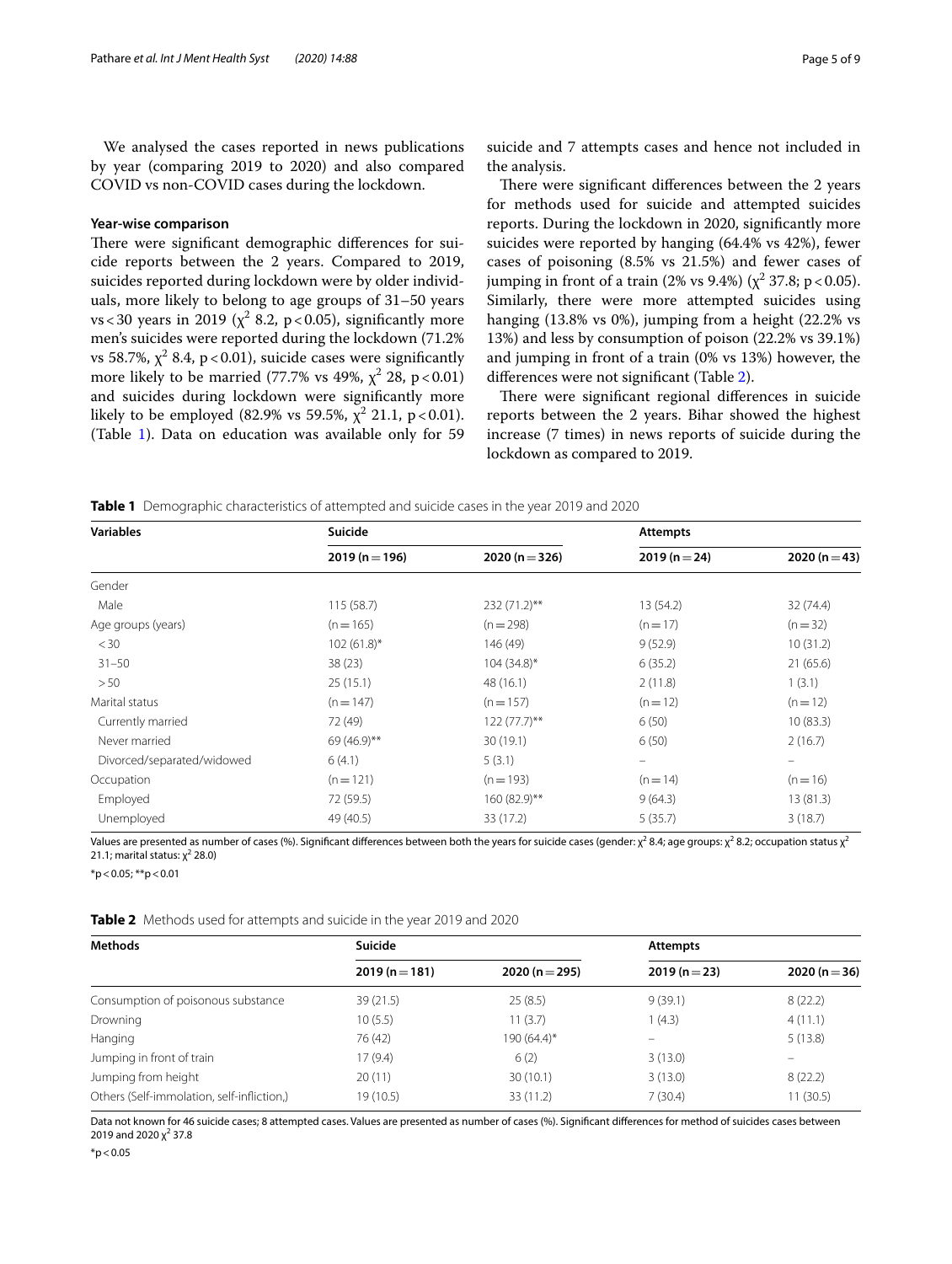Southern states namely Telangana, Tamil Nadu showed an increase in news reports of suicides between (2.6– 50%) whereas in Kerala reports increased 4 times, Karnataka increased 2.5 times, while Andhra Pradesh and Puducherry showed reduced news reports of suicides.

In northern states namely Uttar Pradesh, Haryana, Chandigarh, Himachal Pradesh, Rajasthan, Jammu and Kashmir news reports of suicides increased by  $\sim 2-7$ times whereas Punjab and Uttarakhand showed an increase between 26–50% and Delhi showed a decline in reported suicides.

Amongst other eastern and western states like Odisha and Maharashtra, news reports of suicides increased by 26–50% times whereas for central states like Jharkhand and Madhya Pradesh news reports increased from 2 to 7 times while they remained constant for Gujarat and Chhattisgarh between the 2 years.

Furthermore, we assessed presence and absence of triggers and compared between 2019 and 2020. With respect to the triggers as reported by online news media for suicides and attempted suicides, while there was no diference in reported history of mental illness between the 2 years (n = 15 in 2019 vs n = 18 in 2020) (p > 0.05), poor mental health was signifcantly more likely to be reported as a stressor/cause in 2020 in news articles for suicides (23.6% vs 15.3%,  $\chi^2$  5.2, p < 0.05) and attempted suicides (44.2% vs 4.2%,  $\chi^2$  11.8, p < 0.01). Poor physical health was also more likely to be reported in 2020 for suicides (14.1% vs 5.6%,  $\chi^2$  9.0, p<0.01) and attempted suicides (14% vs 0%,  $\chi^2$  3.7, p=0.05 marginally significant) while sexual harassment was less likely to be reported in 2020 (2.5% vs 7.7%,  $\chi^2$  7.8, p < 0.01).

In the year 2020, news reports of 128 suicide cases and 29 attempted cases (Total=157) mentioned fear of COVID, lockdown and/or the person was quarantined as a cause for suicide/attempted suicide.

These 157 cases were compared to 101 non-COVID suicides and attempted suicide cases where COVID was not associated clearly as a factor from the news reports. For the remaining cases  $(n=111)$  the causes were unascertained and hence not included in the analysis.

COVID-19 cases of reported suicides and attempts were signifcantly more likely to be men (84.7% vs 60.4%,  $\chi^2$  19.4, p<0.01), older (31–50 years 52.9% vs 25.8%,  $\chi^2$ 17.3, p < 0.01) and employed (91.5% vs 64.3%,  $\chi^2$ 17.1,  $p < 0.01$ ) (Table [3\)](#page-5-0), while there were no difference between the two groups on methods used for suicide/ attempted suicide. Higher number of COVID cases were reported to have poor mental health (40.1% vs 20.8%,  $\chi^2$ 10.4, p < 0.01) and poor physical health (24.8% vs 7.9%,  $\chi^2$ 11.8,  $p < 0.01$ ).

A signifcant diference was also observed between COVID and non-COVID cases for alcohol withdrawalrelated suicides and attempted suicides (24.2% vs 0%,  $\chi^2$ ) 28.6,  $p < 0.01$ ).

#### **Discussion**

The current study is based on online news media reports of suicide and attempted suicide between 24 March to 3 May 2020 compared to the suicides reported in same news publications for the same dates in 2019 in India. There were 369 news reports of suicides and attempted suicides in 2020 as compared to 220 in 2019, a 67.7%

<span id="page-5-0"></span>

|  |  |  | <b>Table 3</b> Comparison of COVID and non-COVID cases year 2020 |  |
|--|--|--|------------------------------------------------------------------|--|
|--|--|--|------------------------------------------------------------------|--|

|                            | COVID ( $n = 157$ ) | non-COVID ( $n = 101$ ) | Chi-squared<br>test<br>significance |
|----------------------------|---------------------|-------------------------|-------------------------------------|
| Gender                     |                     |                         |                                     |
| Male                       | $133(84.7)^{*}$     | 61(60.4)                | 19.4; $p < 0.05$                    |
| Age groups (years)         | $(n=138)$           | $(n=89)$                |                                     |
| $<$ 30                     | 45 (32.6)           | 51(57.3)                |                                     |
| $31 - 50$                  | 73 (52.9)*          | 23(25.8)                | $17.3$ ; $p < 0.05$                 |
| >50                        | 20(14.5)            | 15(16.8)                |                                     |
| Marital status             | $(n=54)$            | $(n=67)$                |                                     |
| Currently married          | 41 (75.9)           | 51 (76.1)               | 1.0; $p > 0.05$ NS                  |
| Never married              | 10(18.5)            | 15(22.4)                |                                     |
| Divorced/separated/widowed | 3(5.6)              |                         |                                     |
| Occupation                 | $(n = 94)$          | $(n=56)$                |                                     |
| Employed                   | 86 (91.5)*          | 36(64.3)                | $17.1$ ; $p < 0.05$                 |
| Unemployed                 | 8(8.5)              | 20(35.7)                |                                     |
|                            |                     |                         |                                     |

Values are presented as number of cases (%)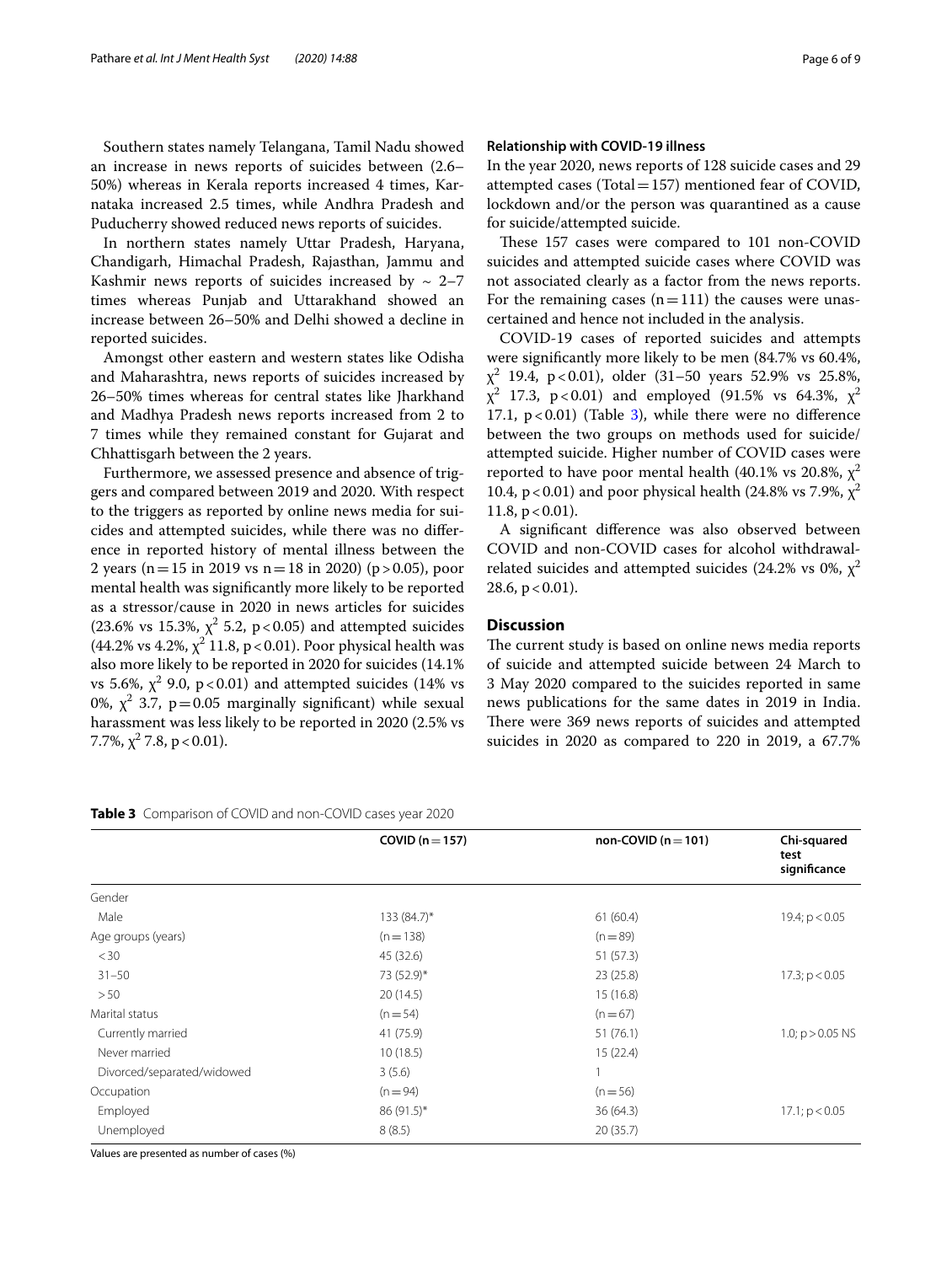increase in reported suicides and attempted suicides during the lockdown. This increase may reflect an increased awareness in Indian media and journalists about the impact of major psychosocial disruptions like a lockdown on suicides and attempted suicides or it may refect more sensational reporting by Indian media during the pandemic crisis. Alternatively, there exists the possibility that these increased reports refect a true increase in suicides and attempted suicides in the community. However, in the absence of any official data on suicides and attempted suicides, we are unable to ascertain if this is the case.

There is a significant change in the demographic factors of reported suicidal behaviour between 2019 and 2020. During the COVID lockdown, there were signifcantly more reports of suicides and attempted suicides by older employed men. It is difficult to attribute these demographic changes in news reports merely to changes in journalists' reporting behaviour as nothing has happened recently to signifcantly change journalists reporting styles across the country. On the other hand, if these news reports are representative of suicides and attempted suicides in the community, it is a worrying sign as it could indicate the impact of economic crisis due to COVID lockdown and possible job losses. The Centre for Monitoring Indian Economy estimated that 27 million young people between the ages of 20–30 years lost their jobs in April 2020 during the lockdown [\[11\]](#page-8-10). It is also estimated that nearly 100 million Indian jobs are at risk in the coming months [\[12](#page-8-11)]. While modelling studies have predicted signifcant increases in suicides and attempted suicides in other countries [\[13](#page-8-12), [14\]](#page-8-13) in the coming years as unemployment increases, our data raises the possibility that the profle of suicides and attempted suicides may be changing in India during the COVID pandemic. This is also refected in our data on 'COVID related' (fear of catching COVID, fear of lockdown or in quarantine for suspected or actual COVID diagnosis) suicides and attempted suicides where news reports show a preponderance of employed men aged 30–40 years.

Recent research on Google Trends reveals that search volumes for fnancial and work-related issues have increased  $[15]$  $[15]$ . The economic consequences of the pandemic are likely to lead to an increase in suicides as shown during past economic crises [[16](#page-8-15)].

There were significant differences in the reported suicide methods in the 2 years. During the lockdown, more suicides are reported by hanging and there were fewer cases of poisoning and jumping in front of a train.

A systematic review of self-poisoning with pesticides estimated that there were  $\sim$  110,000 pesticide suicides each year (13.7% of global suicide) worldwide [\[17](#page-8-16)]. Ingestion of pesticide is a common and lethal means of suicide in India. During the lockdown, all shops were closed,

and majority of farming activities were suspended, thus reducing access to pesticides which may be refected in the lower number of suicides by poisoning during this period. Similarly barring a few trains transporting goods, all train services were stopped. This may have reflected in the signifcant reduction of suicides by jumping in front of a train.

A consistent fnding from past studies from India is that southern states have a high suicide rate and the northern states have signifcantly lower than national rates [\[7](#page-8-6), [18](#page-8-17)]. The current study shows that news reports reflect this trend, with higher suicides reports from southern states. However, it is interesting that news reports of suicides increased in 2020 in states which traditionally have low suicide rates such as Bihar, Uttar Pradesh, Rajasthan, Haryana, and Chandigarh. News reports of suicide from Bihar [[19\]](#page-8-18) which had one of the lowest suicide rates in the country at 1.2/100, 000 in 2018, has shown an almost 7 times increase in news reports of suicide and attempted suicide in 2020 compared to 2019. These states are economically less developed with inadequate health infrastructure which may render people in these states more vulnerable to suicides in the COVID pandemic. Long term studies are needed to determine whether these traditionally low suicide states are likely to witness an increase in their suicide rates.

Signifcant number of news reports of suicides and attempted suicides in 2020 had poor mental health and poor physical health. This may reflect an increasing awareness amongst journalists about COVID-19's impact on mental and physical health and the role of mental and physical health issues in suicidal behaviour. Alternatively, it raises the possibility that those who are both physically and psychologically vulnerable are at a higher risk of suicide. The finding of significantly increased reports of poor mental health and poor physical health, in news reports may refect the health efects of the lockdown on those with no previous mental or physical health conditions. Access to health services for conditions other than COVID were signifcantly negatively impacted in India [[20\]](#page-8-19) during the lockdown and this may have contributed to poor physical health and mental health.

The reduction in news reports of sexual harassment as a cause of suicide and attempted suicides compared to last year may reflect that almost the entire Indian population was housebound during the lockdown with little possibility of any social interaction. However, we are surprised with the lack of reports of domestic violence as predisposing to suicides and attempted suicides in both years. This may either reflect the general underreporting of gender-based violence in news or may be a refection that most cases of reported suicides are by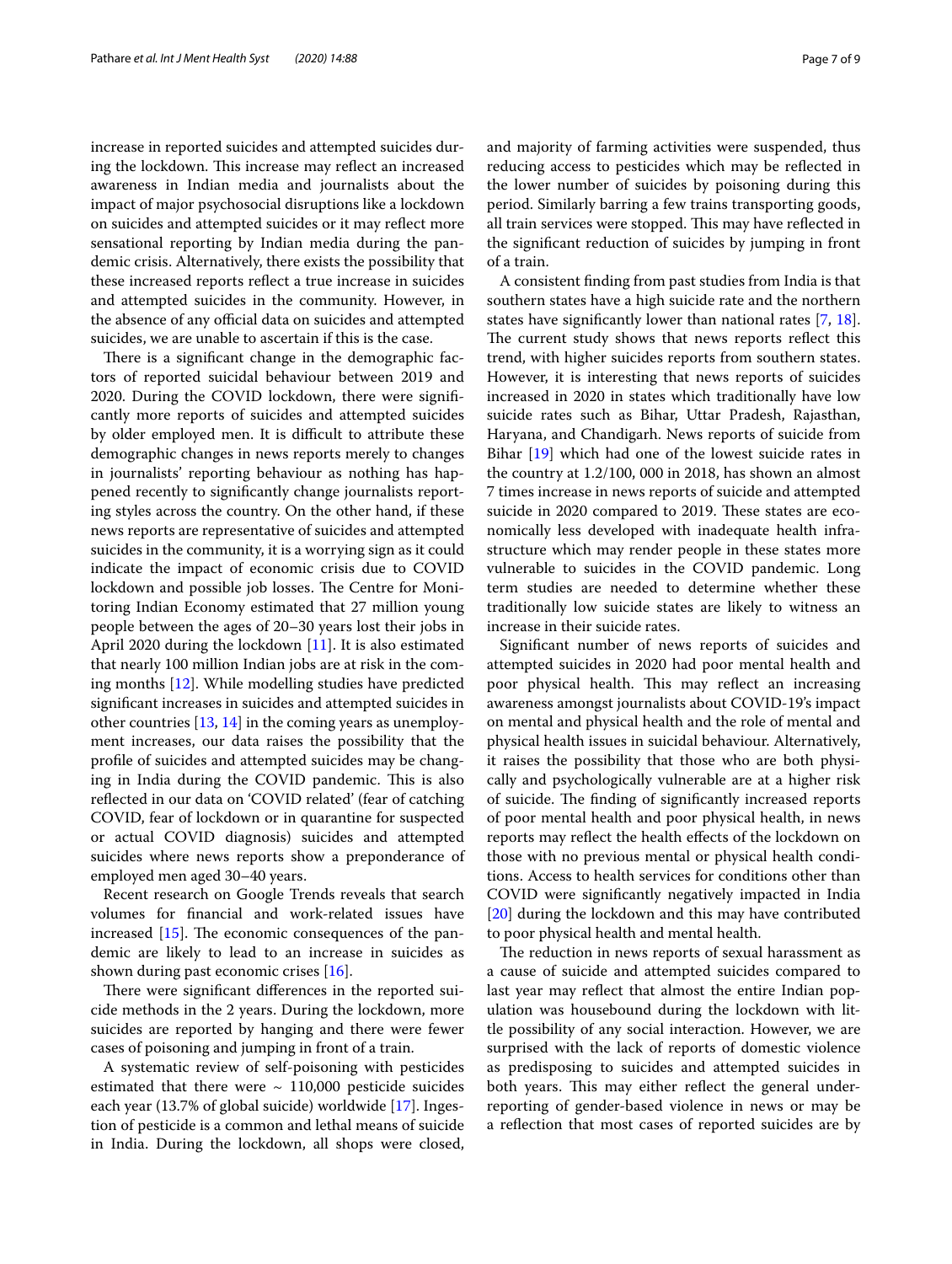men and hence gender-based violence was not a factor in reporting.

An unusual feature of news reports of suicides during the lockdown are 39 alcohol-related suicides and 7 attempted suicides as compared to no such suicide/ attempted suicide cases in 2019. 34 of the 39 suicides were reported in the frst two weeks of the lockdown (26 March 2020 to 5 April 2020), 4 cases in the subsequent 2 weeks (6 April 2020 to 19 April 2020) and the last such case was reported on 25 April 2020. As part of the lockdown imposed by the Government on 24 March 2020, all shops including those selling alcohol were shut down, resulting in people going into unplanned alcohol withdrawal in the two weeks after the lockdown was imposed [[21\]](#page-8-20). As time progressed, there was recovery from alcohol withdrawal and these suicides gradually reduced to zero for the rest of the lockdown period. Traditionally reduced alcohol availability and consumption reduces the suicide and attempted suicides. However, these alcohol withdrawal suicides during lockdown may be due to abrupt closure of all bars and restriction on the sale of alcohol, pushing people into unplanned alcohol withdrawal and restricted access to health services.

There are many limitations to our study. First, we only searched for suicide and attempted suicide reports in English language news publications and therefore may have missed reports appearing exclusively in Indian language publications (India officially recognizes 22 languages with many hundreds of publications in Indian languages and not all are available online). Second, India has nearly 300–500 suicides each day and only a small fraction (2–3%) of these get reported in news publications. Hence an increase in news reports of suicides or attempted suicides may not directly correlate with an actual increase in suicides and attempted suicides but may only be due to increased reporting. It is entirely possible that journalists and news publication editors have become more sensitive to mental health and suicide-related issues during COVID lockdown and this is reflected in more reports being published. Finally, news reports are not systematic psychological autopsy reports and the information quality in these news reports are likely to be variable and not standardized.

The strength of the study is that we reviewed all the major English newspapers with maximum readership covering the entire country. Two researchers independently reviewed and triaged the data to minimize bias. Despite the limitations, we believe our fndings highlight important points which may provide guidance to policymakers in India for suicide prevention in the coming months. There is a need for collecting and maintaining statistics on suicides and attempted suicides nationally as well as regionally and the current system of data collection by the NCRB needs signifcant improvement. Such data also needs to be made available to researchers to study trends and help policymakers make better decisions for suicide prevention.

#### **Conclusion**

These findings raise the possibility that the pandemic may have increased the risk of suicide in employed middle-aged men even during the early phase, and a likelihood of further increases during the economic downturn which is expected to follow. However, community data on suicides and attempted suicides is needed to confrm this possibility. It is therefore imperative that the Government of India examines the NCRB data on suicides during this period and also release this data to researchers for further examination. If our fndings are confrmed by the community data collected by NCRB, governments in India (both federal and state governments) need to prioritise addressing the economic fall-out of COVID pandemic to also address suicide prevention. The increase in alcohol-related suicides reports points to the need for a national alcohol policy to reduce access to and availability of alcohol as suggested by the World Health Organization as an important universal suicide prevention strategy. Vulnerable groups like migrant workers, elderly and youth need to be assessed for suicide risk and provided with adequate psychosocial support. The COVID pandemic also provides us with an opportunity for cross-sectoral collaboration for suicide prevention rather than restricting suicide prevention to the health sector.

#### **Abbreviations**

NCRB: National Crimes Record Bureau; USA: United States of America; COVID-19: Coronavirus disease.

#### **Acknowledgements**

None.

#### **Authors' contributions**

SP, LV and AK conceived and designed the study, TF and MS led the data collection effort, all authors except SP, LV, AK and DP engaged in data collection, DP carried out the statistical analysis, SP drafted the frst version of the manuscript, IL, SR and DP provided additional inputs to introduction, methods and results, all authors read the manuscript and made suggestions and approved the fnal manuscript for publication.

#### **Funding**

Authors S.P., T.N.F., M.S., A.K., and S.R. are a part of the India Mental Health Observatory, funded by the Thakur Family Foundation.

#### **Data availability statement**

The datasets will be made available to appropriate academic parties on request from the principal investigator in accordance with the data sharing policies of the institute.